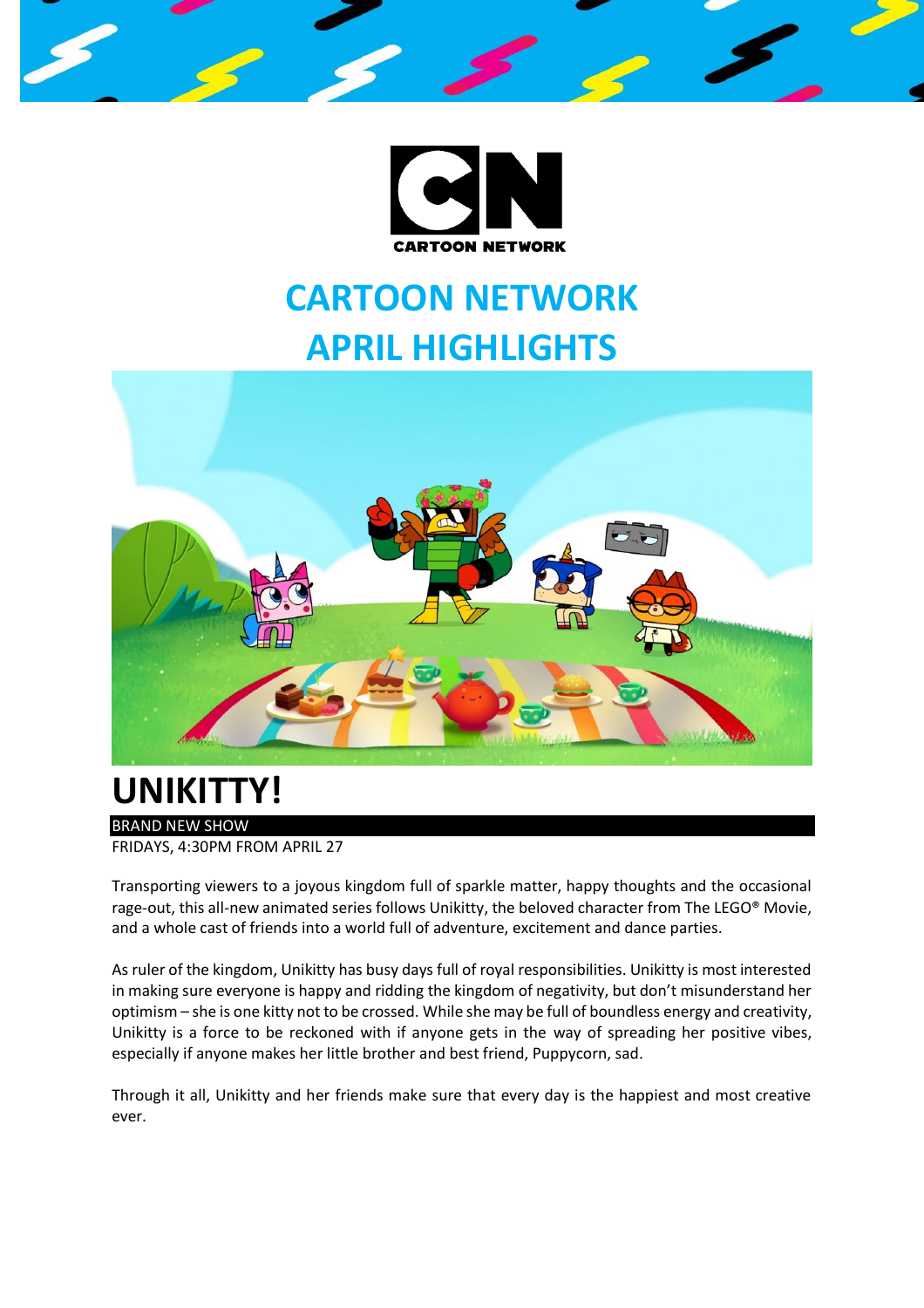



#### **UNCLE GRANDPA**

BRAND NEW EPISODES WEEKENDS, 9:00AM FROM APRIL 1

Uncle Grandpa is a magical uncle and grandpa to everyone. He travels around the world in an RV on a mission to help everyone he meets!

In these brand new episodes we see Uncle Grandpa embark on hilarious adventures. Including when he tries to help a cat who is afraid of taking baths, and when the RV is mysteriously sent back and forth through time. We also discover that Pizza Steve isn't who they thought he was.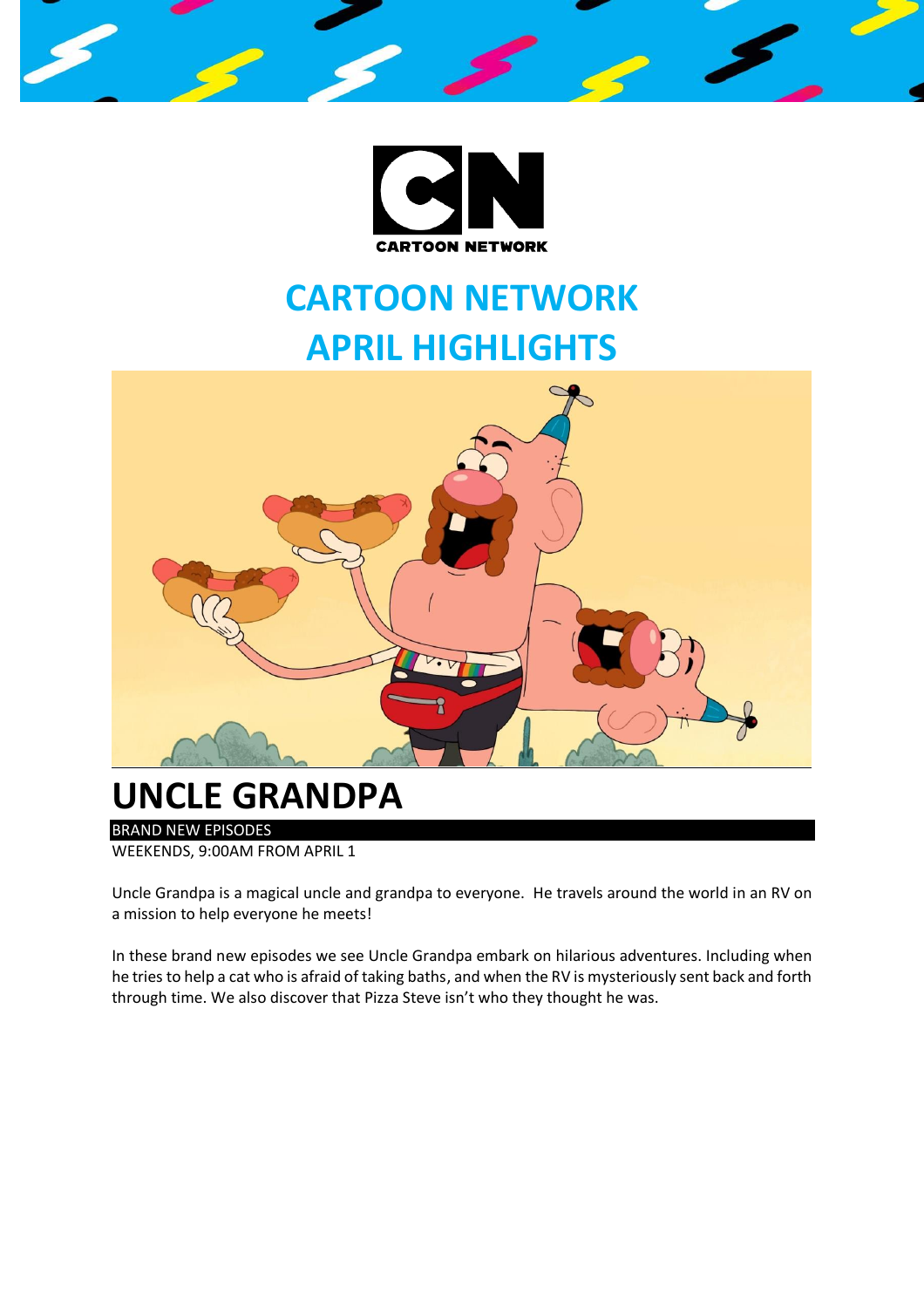



#### **CLOUDY WITH A CHANCE OF MEATBALLS**

BRAND NEW EPISODES

WEEKENDS, 9:35AM FROM APRIL 7

Cloudy with a Chance of Meatballs: The Series takes place before giant food rains down on Swallow Falls, when sardines are still the driving force behind the blue-collar town's booming economy. Flint Lockwood is a high school student who suffers from NFD: non-fish-related dreams. He strives to be a serious inventor in a world beyond sardines…and maybe one day have his inventions change the world instead of blowing up in his face.

Joining the cause is Sam Sparks—new girl in town and aspiring meteorologist. Flint and Sam come together for comedic adventures with all the great characters from the film: Flint's dad, Tim; Flint's lab assistant, Steve the monkey; Earl, the school's busiest teacher; Manny, the head of the school's audio-visual department; Brent, the local teenage celebrity and captain of the mascot team; and Mayor Shelbourne, who wins every election with a pro-sardine platform (and bribes…lots of bribes).